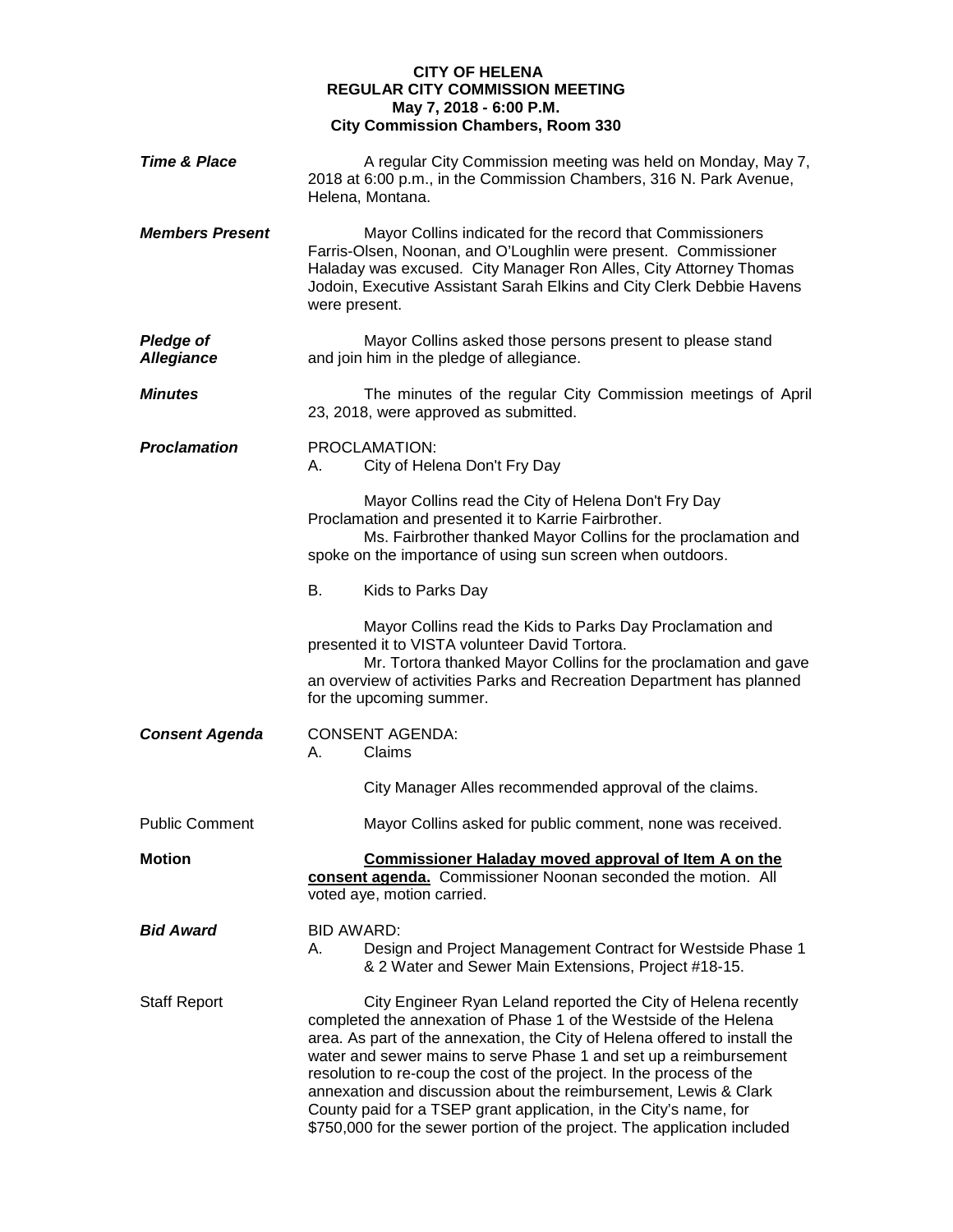|                                                    | Phase 2 of the project, so Phase 2 must be added to the project. The<br>\$750,000 grant was awarded by the State of Montana during the 2016<br>legislative session and it is for the sewer portion of the project for both<br>Phase 1 & 2 of the project.<br>The city advertised a request for proposals from interested firms<br>to design the water and sewer project. The city received 9 proposals on<br>January 18, 2018 and selected WWC Engineering Inc. of Helena. After<br>the selection staff negotiated a scope and fee with WWC Engineering<br>Inc. for an amount not to exceed \$795,173 for the design and project<br>management.<br>The City of Helena will be able to install water and sewer mains<br>to serve a large area on the Westside of the Helena area that is currently<br>served by wells and septics. Several of the drainfields are either failing or<br>are close to failing with the majority of the properties not having ample<br>area for a replacement drainfield. In addition, the Lewis & Clark County<br>Health Department has recorded elevation levels of nitrogen in the<br>private wells serving the area.<br>City Engineer Leland recommended approving a design and<br>project management contract for providing water and sewer to the Phase<br>1 & 2 of the Westside, Project # 18-15, to WWC Engineering Inc. in the<br>amount not to exceed \$795,173.<br>The first public meeting is scheduled for May 15, 2018. |
|----------------------------------------------------|-------------------------------------------------------------------------------------------------------------------------------------------------------------------------------------------------------------------------------------------------------------------------------------------------------------------------------------------------------------------------------------------------------------------------------------------------------------------------------------------------------------------------------------------------------------------------------------------------------------------------------------------------------------------------------------------------------------------------------------------------------------------------------------------------------------------------------------------------------------------------------------------------------------------------------------------------------------------------------------------------------------------------------------------------------------------------------------------------------------------------------------------------------------------------------------------------------------------------------------------------------------------------------------------------------------------------------------------------------------------------------------------------------------------------------------------------------------------|
| <b>Public Comment</b>                              | Mayor Collins called for public comment, none was received.                                                                                                                                                                                                                                                                                                                                                                                                                                                                                                                                                                                                                                                                                                                                                                                                                                                                                                                                                                                                                                                                                                                                                                                                                                                                                                                                                                                                       |
| <b>Motion</b>                                      | Commissioner O'Loughlin moved approval of a design and<br>project management contract for providing water and sewer to the<br>Phase 1 & 2 of the Westside, Project #18-15, to WWC Engineering<br>Inc. in the amount not to exceed \$795,173. Commissioner Haladay<br>seconded the motion. All voted aye, motion carried.                                                                                                                                                                                                                                                                                                                                                                                                                                                                                                                                                                                                                                                                                                                                                                                                                                                                                                                                                                                                                                                                                                                                          |
| <b>Communications</b><br><b>From Commissioners</b> | COMMUNICATIONS/PROPOSALS FROM COMMISSIONERS<br>Commissioner Farris-Olsen stated he was out at the Fairgrounds<br>today volunteering to fill sand bags to help with the flooding in the valley<br>and encouraged everyone to volunteer if they have time.                                                                                                                                                                                                                                                                                                                                                                                                                                                                                                                                                                                                                                                                                                                                                                                                                                                                                                                                                                                                                                                                                                                                                                                                          |
| <b>Report of the City</b><br><b>Attorney</b>       | REPORT OF THE CITY ATTORNEY<br>City Attorney Jodoin had no items to report on.                                                                                                                                                                                                                                                                                                                                                                                                                                                                                                                                                                                                                                                                                                                                                                                                                                                                                                                                                                                                                                                                                                                                                                                                                                                                                                                                                                                    |
| <b>Report of the City</b><br><b>Manager</b>        | <b>REPORT OF THE CITY MANAGER</b><br>Presentation of FY 2019 Preliminary Budget<br>А.<br>Manager Alles presented the FY2019 Preliminary Budget.                                                                                                                                                                                                                                                                                                                                                                                                                                                                                                                                                                                                                                                                                                                                                                                                                                                                                                                                                                                                                                                                                                                                                                                                                                                                                                                   |
| <b>Discussion</b>                                  | Commissioner Haladay stated last year the commission<br>discussed separating the proposed COLA, market based and step<br>increases and the insurance increase and asked that those be provided<br>to the commission. Manager Alles stated those number are not broke<br>out in the preliminary budget; however, he will get the break-out to the<br>commission.<br>Commissioner Noonan noted the first glance of the budget book<br>looks great and he appreciates it.                                                                                                                                                                                                                                                                                                                                                                                                                                                                                                                                                                                                                                                                                                                                                                                                                                                                                                                                                                                            |
| <b>Public Comment</b>                              | Mayor Collins called for public comment, none was received.                                                                                                                                                                                                                                                                                                                                                                                                                                                                                                                                                                                                                                                                                                                                                                                                                                                                                                                                                                                                                                                                                                                                                                                                                                                                                                                                                                                                       |
| <b>Motion</b>                                      | <b>Commissioner Haladay moved to accept the FY2019</b><br>Preliminary Budget. Commissioner O'Loughlin seconded the motion.<br>All voted aye, motion carried.                                                                                                                                                                                                                                                                                                                                                                                                                                                                                                                                                                                                                                                                                                                                                                                                                                                                                                                                                                                                                                                                                                                                                                                                                                                                                                      |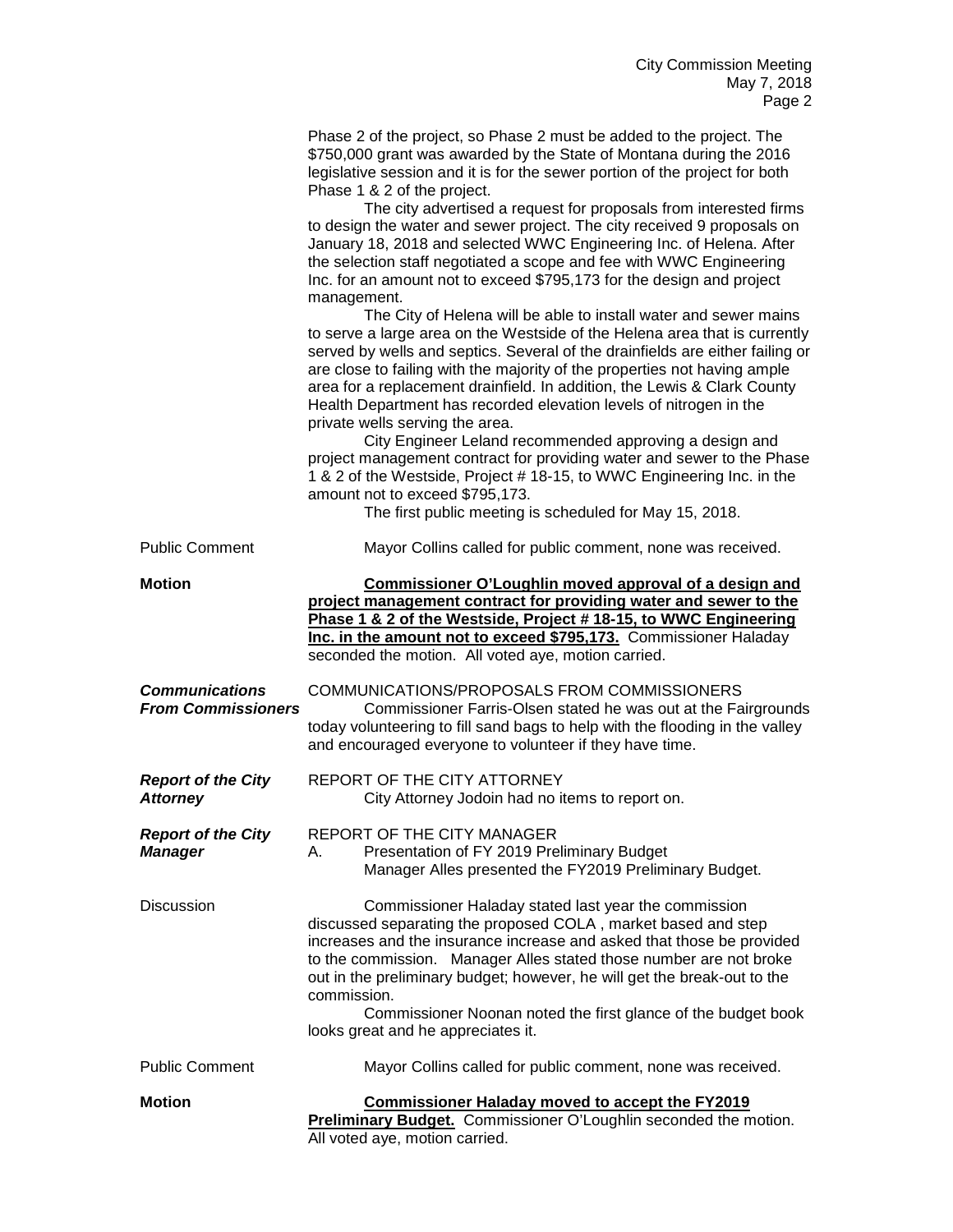| <b>Report from the</b><br><b>Helena Citizens</b> | REPORT FROM THE HELENA CITIZENS COUNCIL<br>Helena Citizens' Council Budget Recommendations<br>А.                                                                                                                                                                                                                                                                                                                                                                                                                                                                                                                                                                                                                                                                                                                                                                                                                                                                                                                                                                                                                                                                                                                                                            |
|--------------------------------------------------|-------------------------------------------------------------------------------------------------------------------------------------------------------------------------------------------------------------------------------------------------------------------------------------------------------------------------------------------------------------------------------------------------------------------------------------------------------------------------------------------------------------------------------------------------------------------------------------------------------------------------------------------------------------------------------------------------------------------------------------------------------------------------------------------------------------------------------------------------------------------------------------------------------------------------------------------------------------------------------------------------------------------------------------------------------------------------------------------------------------------------------------------------------------------------------------------------------------------------------------------------------------|
|                                                  | Dick Sloan presented HCC budget recommendations for<br>FY2019.                                                                                                                                                                                                                                                                                                                                                                                                                                                                                                                                                                                                                                                                                                                                                                                                                                                                                                                                                                                                                                                                                                                                                                                              |
| <b>Regular Items</b>                             | <b>REGULAR ITEMS:</b><br>CONSIDER A RESOLUTION DECLARING A 2013 FORD<br>А.<br>POLICE INTERCEPTOR TO BE SURPLUS PROPERTY AND<br>DONATED TO THE STATE OF MONTANA.                                                                                                                                                                                                                                                                                                                                                                                                                                                                                                                                                                                                                                                                                                                                                                                                                                                                                                                                                                                                                                                                                             |
| <b>Staff Report</b>                              | Police Captain Curt Stinson reported Helena Police Department<br>currently owns Unit #51, a 2013 Ford Police Interceptor. The vehicle was<br>previously declared surplus property on March 26, 2018, and the City<br>Manager was authorized to dispose of the vehicle through consignment<br>to a surplus property public auction. The vehicle has not yet been<br>consigned and is in the process of being "stripped" down and<br>reassembled for auction. It is estimated that the vehicle would auction for<br>\$5,000-\$7,000.<br>Lewis and Clark Juvenile Probation and Parole has a need for an<br>all-wheel drive vehicle for their officers to use in the course and scope of<br>their duties.<br>Donation of the vehicle would foster intergovernmental<br>cooperation by providing juvenile probation and parole with a serviceable<br>all-wheel drive vehicle. However, City would not recover the auction<br>value of the vehicle.<br>Captain Stinson recommended approval of a resolution declaring<br>Unit #51, a 2013 Ford Police Interceptor, surplus property and<br>authorizing the City Manager to dispose of it by transfer to the State of<br>Montana, Office of Court Administrator, First Judicial District Youth Court<br>Services. |
| <b>Public Comment</b>                            | Mayor Collins asked for public comment, none was received.                                                                                                                                                                                                                                                                                                                                                                                                                                                                                                                                                                                                                                                                                                                                                                                                                                                                                                                                                                                                                                                                                                                                                                                                  |
| <b>Motion</b>                                    | <b>Commissioner Farris-Olsen moved approval of a resolution</b><br>declaring Unit #51, a 2013 Ford Police Interceptor, surplus property<br>and authorizing the City Manager to dispose of it by transfer to the<br>State of Montana, Office of Court Administrator, First Judicial<br>District Youth Court Services. Commissioner O'Loughlin seconded<br>the motion. All voted aye, motion carried. Resolution 20438<br>В.<br>CONSIDER A SIDEWALK VARIANCE FOR THE PROPERTY<br>LOCATED AT 1705-1709 EUCLID AVENUE.                                                                                                                                                                                                                                                                                                                                                                                                                                                                                                                                                                                                                                                                                                                                          |
| <b>Staff Report</b>                              | City Engineer Ryan Leland reported building plans have been<br>approved for 1705 - 1709 Euclid Avenue. The approved plans reflect<br>curbside sidewalks and a corner ADA compliant ramp adjacent to Euclid<br>Avenue, within MDT right of way. City standard boulevard sidewalks are<br>to be installed along Glendale. The installation of sidewalks is required<br>as per City Code 7-4-2. As typical practice the City of Helena requires<br>any applicant to provide a MDT approval letter for all work within and<br>adjacent to MDT right of way. The comments and correspondence from<br>MDT were based on recently enforced policies dated 11/30/2016. MDT<br>will not allow the installation of sidewalks, ADA ramps, and/or any other<br>features that require maintenance to be installed within MDT right of way<br>without individual maintenance agreements with local government being                                                                                                                                                                                                                                                                                                                                                       |

in place. Individual agreements are problematic and time consuming.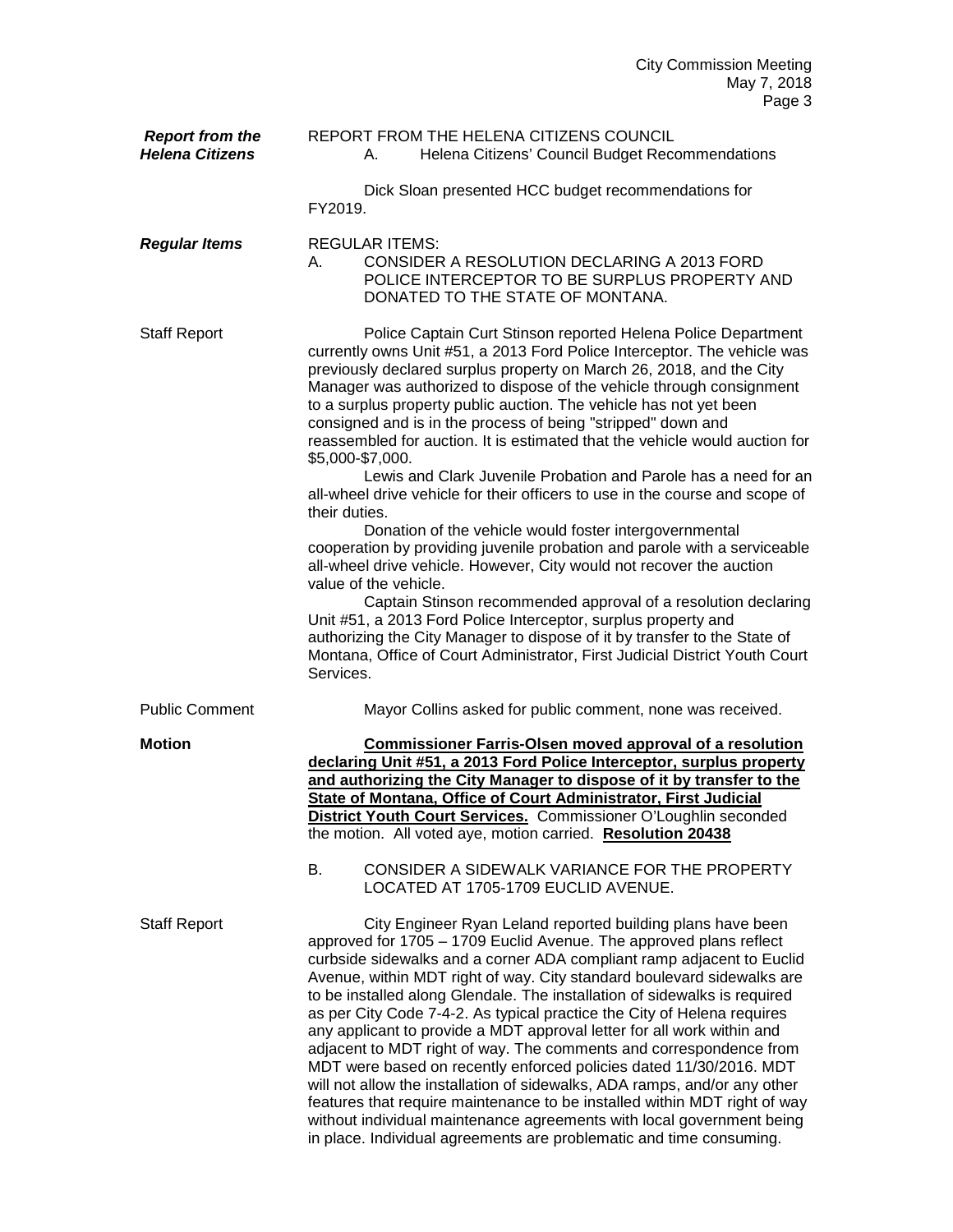The City along with other municipalities that have had the same situation arise proposed a single agreement to cover all properties along MDT ROW. This would allow property owners to reference a single agreement instead of submitting the request to MDT, creating the agreement in which the City agrees to the maintenance in the future if the property owner defaults on their responsibility. MDT requires that any construction in their ROW meets or exceeds MDT standards. The City approached MDT to create one city-wide agreement. The League of Cities and Towns is currently working with communities and MDT to come to a solution to this issue. To our knowledge there has been no resolution of this issue to date.

Granting a variance would allow for no sidewalk and ADA ramps to be constructed along Euclid Avenue as required by City Code 7-4-2.

Granting a variance would not add to the City's maintenance responsibilities, but it would lead to inconsistent use of City Code, less connectivity, less accessibility and does not meet ADA compliance

Engineer Leland recommended to approve, table, or deny a sidewalk variance for the property located 1705 – 1709 Euclid Avenue. This variance would waive the required installation of sidewalk and ADA ramps along Euclid Avenue as per in City Code 7-4-2.

## C. CONSIDER A SIDEWALK VARIANCE FOR THE PROPERTY LOCATED AT 750 W CUSTER AVENUE.

Staff Report City Engineer Ryan Leland reported building plans have been approved for 750 W. Custer. The approved plans reflect boulevard sidewalks adjacent to Custer Avenue, within MDT right-of-way. The installation of sidewalks is required as per City Code 7-4-2. As typical practice, the City of Helena requires any applicant to provide a MDT approval letter for all work within and adjacent to MDT rights-of-way. The comments and correspondence from MDT were based on recently enforced policies dated 11/30/2016 (attached). MDT will not allow the installation of sidewalks, ADA ramps and/or any other features that require maintenance to be installed within MDT rights-of-way without individual maintenance agreements with local government being in place. Individual agreements are problematic and time consuming. The City, along with other municipalities that have had the same situation arise, proposed a single agreement to cover all properties along MDT ROW. This would allow property owners to reference a single agreement instead of submitting the request to MDT, creating the agreement in which the City agrees to the maintenance in the future if the property owner defaults on their responsibility. MDT requires that any construction in their ROW meets or exceeds MDT standards. The City approached MDT to create one city-wide agreement. The League of Cities and Towns is currently working with communities and MDT to come up with a solution to this issue. To our knowledge there has been no resolution of this issue to date.

Granting a variance would allow for no sidewalk and ADA ramps to be constructed along Custer Avenue as required by City Code 7-4-2.

Granting a variance would not add to the City's maintenance responsibilities, but it would lead to inconsistent use of City Code, less connectivity, less accessibility and does not meet ADA compliance.

Engineer Leland recommended to approve, table, or deny a sidewalk variance for the property located at 750 West Custer Avenue. This variance would waive the required installation of sidewalk and ADA ramps along Custer Avenue as per City Code 7-4-2.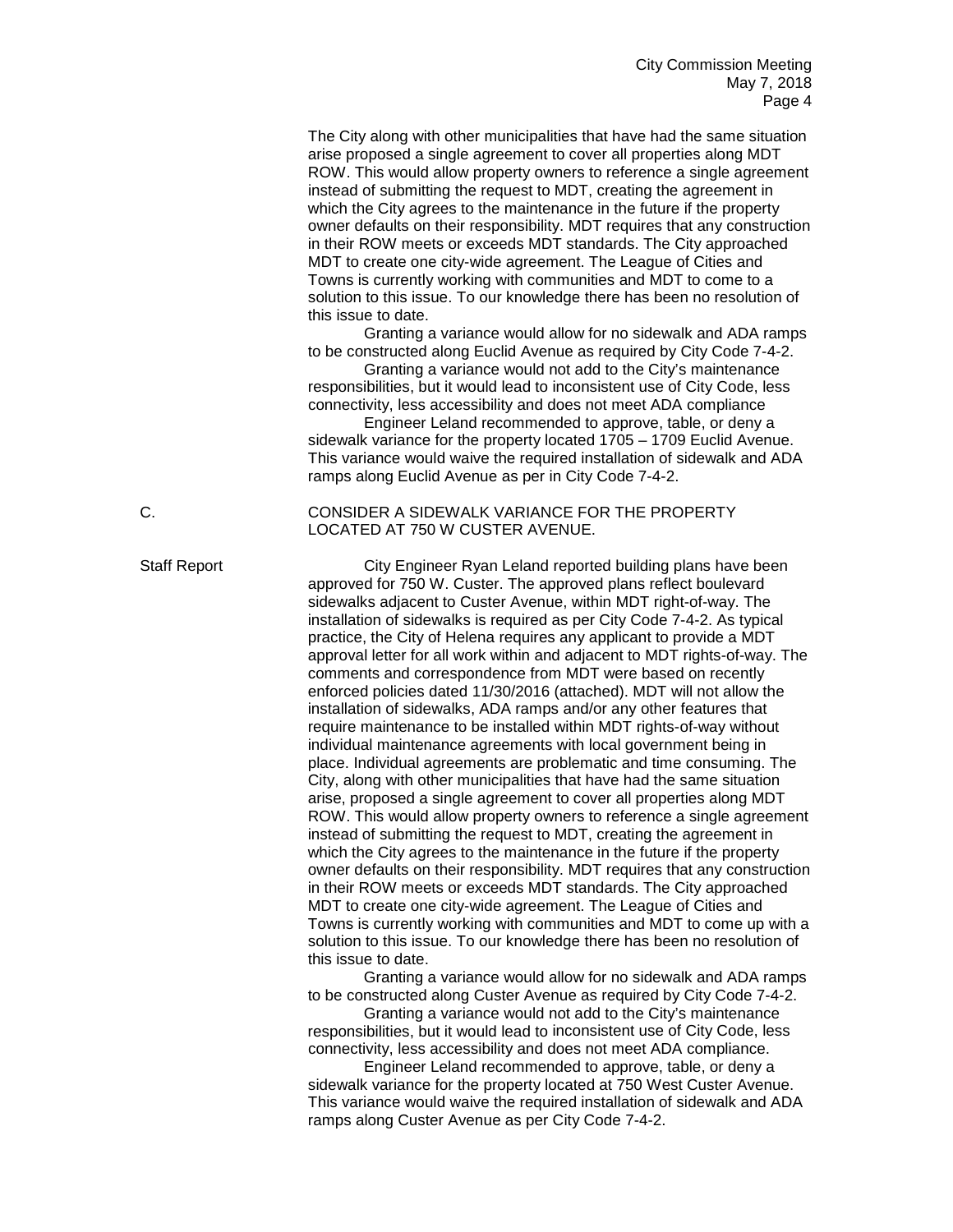Discussion Commissioner Noonan asked if the commission could approve a variance while staff works with MDT on a master agreement, and once an agreement is signed, the commission could come back and require sidewalks. Engineer Leland concurred. Commissioner Noonan stated the variance request is not to stall the completion of the projects, but gives staff time to figure out a master agreement.

Commissioner O'Loughlin asked if the city can require the developer to install sidewalks later even if the variance is approved. Engineer Leland stated the commission has the right to order sidewalks in. Commissioner O'Loughlin asked how often has the commission approved a variance and later required sidewalks. Engineer Leland stated he cannot recall a time when a sidewalk was ordered in after a variance was granted.

Manager Alles noted the city has only ordered sidewalks in on one occasion. Usually the criteria for a variance is when there are not adjacent sidewalks. However these two requests are due to the city and MDT working on one master agreement. These two developers do not oppose the installation of sidewalks; however, they need approval from the city and MDT.

Commissioner O'Loughlin asked if it was a MDT policy or statute change. Attorney Jodoin stated MDT will say it was a policy change intended to guide MDT staff in their review of proposed sidewalks and shared use paths within MDT rights of way. MDT is under a requirement to assure for budgeting purposes that they do not take on maintenance of these sidewalks and non-motorized paths. Attorney Jodoin stated the goal is to have a template that will be used by all cities when entering into an agreement with MDT.

Commissioner Haladay asked if the city has seen an agreement for one of these MDT projects. Per the email from MDT, it is the city that refuses to enter into an agreement. Engineer Leland stated he has not seen an agreement; city staff wants one master agreement and not individual agreements for each MDT property.

Mayor Collins asked why MDT will not sign a master agreement. Attorney Jodoin noted he has seen agreements with other cities and there is language included that have provisions that concern cities. Helena has not had a specific project come forward; however, if it includes language that other cities have received, he would probably recommend not approving the agreement.

Commissioner Haladay asked doesn't the city assign obligation of maintenance to the adjacent property owners. Attorney Jodoin stated that is correct; the question is not only for maintenance, but who will bear the responsibility for designing and installing the sidewalk. The city's concern is not who will maintain the sidewalk. Commissioner Haladay asked if it is not possible to assign the design and installation of the sidewalks to the individual property owners. Attorney Jodoin stated it would go back to staff's original concerns regarding responsibility for design.

Commissioner O'Loughlin asked if these two properties is the first time this has come up since the policy change in 2016. Attorney Jodoin concurred; however, it is an ongoing discussion and how do we get a master agreement with MDT.

Commissioner Haladay stated each of these variance requests are different; the Euclid Avenue property is not having an agreement with MDT to install sidewalks in their right of way and the Custer Avenue property is the rebuild of Custer Avenue. Again, the Euclid Avenue variance could be addressed with an individual agreement; unless there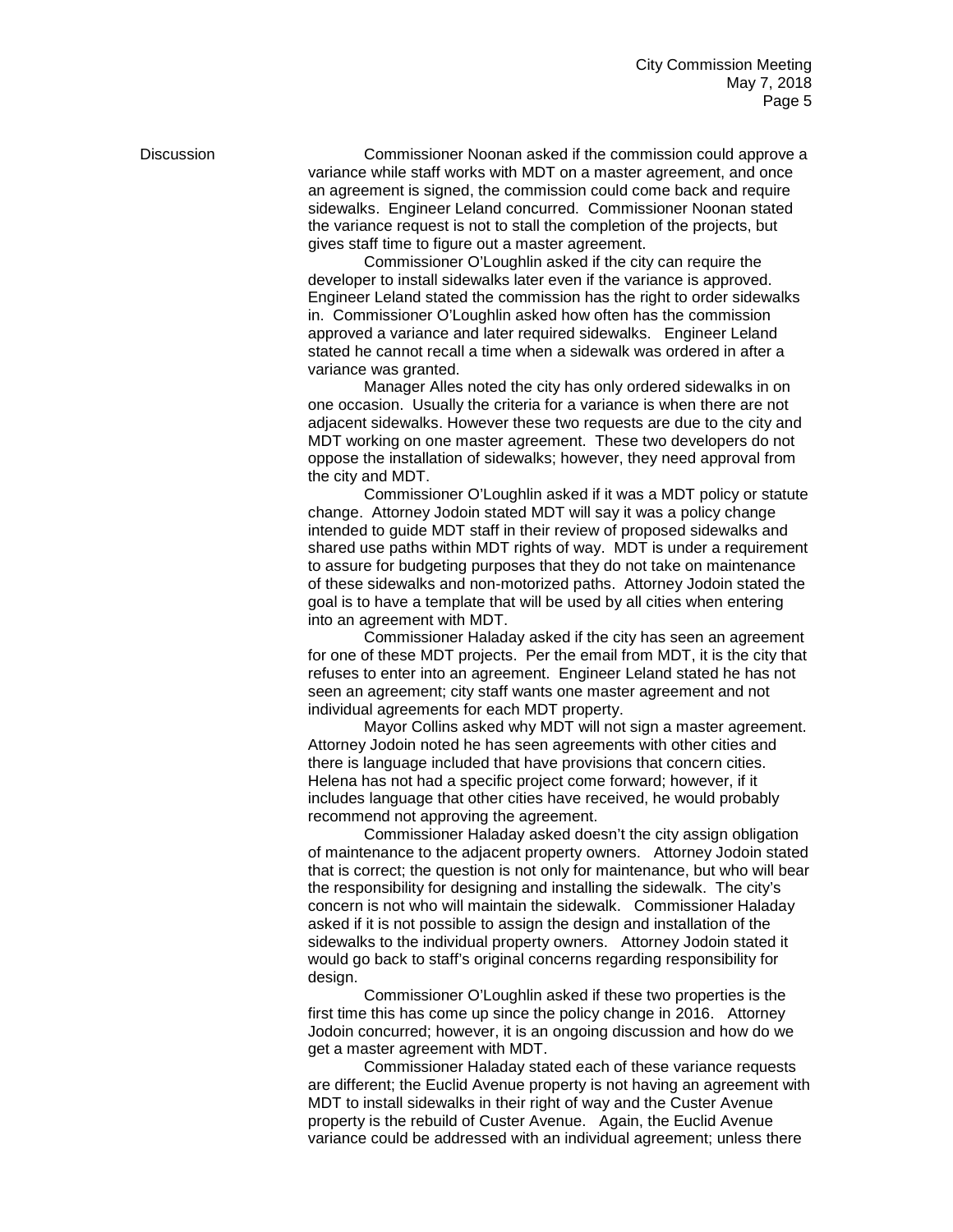is something in the MDT requirement that cannot be assigned to the adjacent property owner. Engineer Leland stated there is a possibility of another five or six individual agreements and that is what city staff is trying to avoid. MDT has not provided an agreement for either one of these properties.

Commissioner Haladay asked if we have an expected timeframe on a master agreement. Attorney Jodoin stated not at this time. Commissioner Haladay asked what needs to happen for the city to assign the design, installation and maintenance of the sidewalks to the adjacent property owns. Attorney Jodoin noted there are bigger issues regarding MDT right of ways to include landscaping and lighting. MDT wants to be indemnified from the design on any of these amenities.

Commissioner Haladay asked if the city anticipates passing along the obligations once a master agreement is reached. Attorney Jodoin stated he hadn't considered the implications of passing along obligations of the city under a blanket MDT agreement since they were still trying to work out such an agreement.

Commissioner Noonan asked if the city enters into an individual agreement with MDT to benefit these two property owners, can MDT come back and require the sidewalk to be reinstalled. Attorney Jodoin stated he does not know answer to that question.

Commissioner O'Loughlin asked what the time sensitivity is on the commission taking action on these two variance requests. Engineer Leland stated the Custer Avenue project is 3-4 weeks before occupancy and the Euclid Avenue project is looking for occupancy in the next week or so.

Public Comment John McLaughlin, property owner of 1705-1709 Euclid Avenue, stated he has no problem with installing the sidewalks; however, has a problem with indemnifying the city or MDT. If he were to install the sidewalks on Euclid Avenue, they would not be on his property.

Soren Koford with Sussex Construction, stated he has been involved in the Custer Avenue project, and noted there are not adjacent sidewalks to the property and there is a pedestrian walkway on the southern side of Custer Avenue. He would like to see the commission approve these two variance requests while the city and MDT works on a master agreement.

Karrie Fairbrother spoke in support of sidewalk installation; the city should be accessible to everyone. At this time, that is not the case.

**Motion Commissioner Noonan moved to approve a sidewalk variance for the property located 1705 – 1709 Euclid Avenue. This variance would waive the required installation of sidewalk and ADA ramps along Euclid Avenue as per in City Code 7-4-2.** Commissioner Farris-Olsen seconded the motion.

> Commissioner Noonan stated this is problematic and pedestrian traffic along Euclid Avenue is an issue. At this point, we have a number of unresolved issues between the city and MDT. Once a master agreement is reached, those sidewalks can be ordered in.

> Commissioner Haladay commented when his neighbor installed new sidewalks, city staff told him how to design and install a sidewalk on city right of way. What is the difference between what MDT is requiring and the city's policy. Attorney Jodoin stated the city hasn't seen an agreement from MDT; he would caution taking over the design when we have no authority.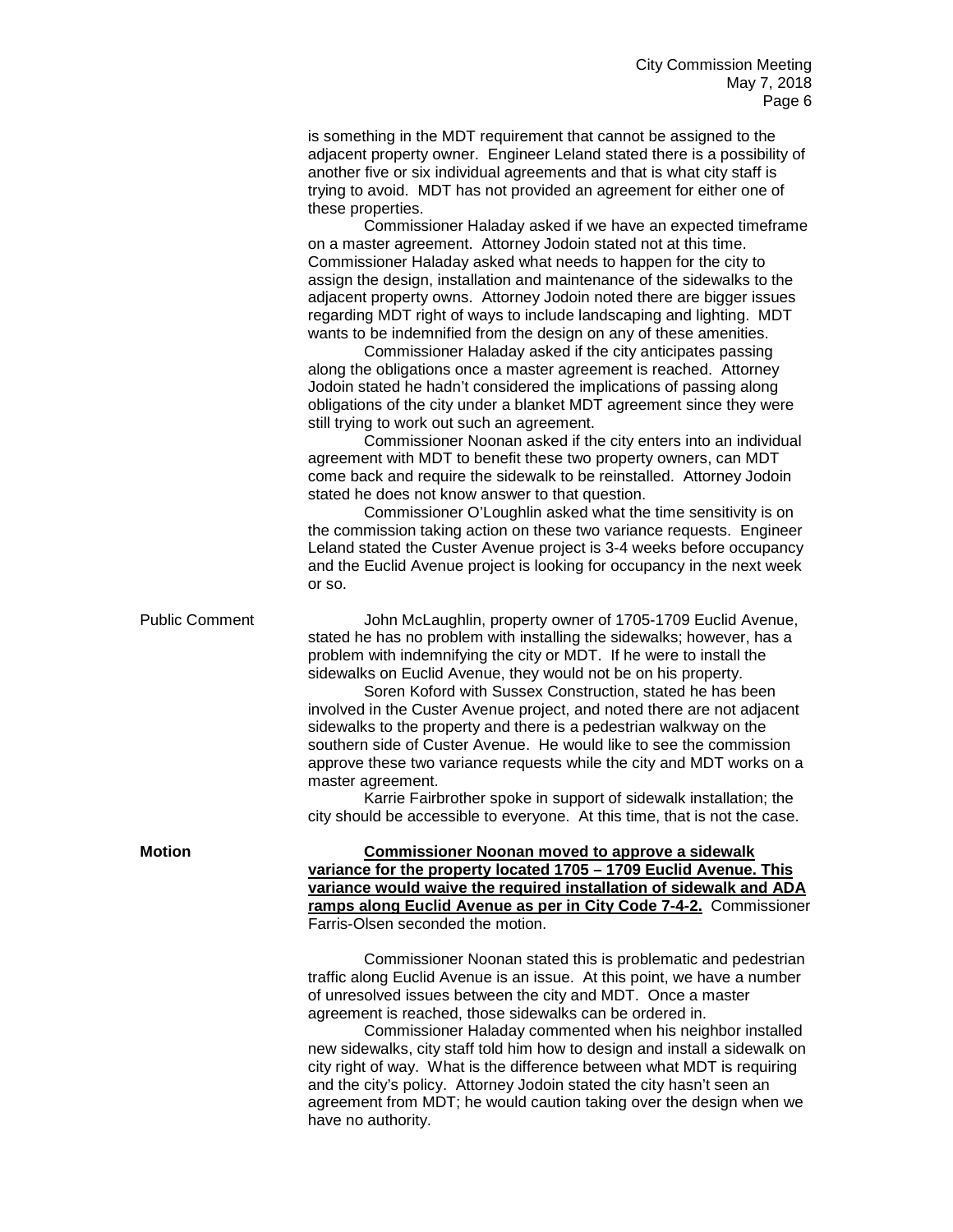Commissioner Haladay asked if approval of the variances could include a condition that sidewalks will be installed when others are installed. If the commission chooses to amend this what would trigger installation of sidewalks once an agreement is reached with MDT. How do we propose it to an adjacent property owner if the variance is approved tonight, sidewalks will be required once an agreement between the city and MDT is reached. Attorney Jodoin stated sidewalks are required per city code; it is a legal obligation and if there is a condition attached to the approval of the variance, the city would avoid going through the due process steps attendant to requiring a property owner to install sidewalks.

Attorney Jodoin noted the city has no agreements with MDT for existing sidewalks except for those adjacent to the Custer Avenue Interchange. MDT was responsible for the design and installation and the city is responsible for the maintenance.

Commissioner Haladay commented if the owner of the Euclid Avenue property is willing to install sidewalks; however, there is an issue with MDT, what condition could be added that would trigger the installation of sidewalks, once an agreement is reached.

Attorney Jodoin suggested a condition would include langue where the property owner consents to the installation of sidewalks once an agreement is signed between the City of Helena and Montana Department of Transportation and waives any due process for ordering in sidewalks.

| <b>Commissioner Haladay moved to add a condition to the</b>     |  |
|-----------------------------------------------------------------|--|
| sidewalk variance approval that the property owner of 1705-1709 |  |
| Euclid Avenue consents to the installation of sidewalks once an |  |
| agreement is signed between the City of Helena and the Montana  |  |
| Department of Transportation and waives any due process for     |  |
| ordering in sidewalks. Commissioner Farris-Olsen seconded the   |  |
| motion.                                                         |  |
|                                                                 |  |

Commissioner O'Loughlin asked when MDT denied the request for the sidewalks. Attorney Jodoin stated MDT denied the Custer Avenue property in September 2017 and the property owners applied for the variance in December 2017. In reference to the Euclid Avenue property, he does not know the specific dates. Commissioner Haladay stated it was last sometime last year.

Commissioner O'Loughlin stated it seems to be reasonable for city staff to work on an agreement with MDT. Other communities have moved forward with individual properties. She would want us to work on individual agreements to fix this.

Amendment

## **Vote All voted aye on the amendment. Motion carried.**

Commissioner Haladay stated he does not believe this is a very good policy; the commission will probably have to keep considering these variances. This has been an ongoing issue and individual agreements need to be worked on until a master agreement is development and entered into. Commissioner Haladay stated he will not vote for the sidewalk variance for the 1705-1709 Euclid Avenue property.

Commissioner Farris-Olsen stated he too will not vote for the variance; this area of town needs connectivity for pedestrians.

**Vote as amended** Motion carried 3-2 with Commissioners Haladay and Farris-Olsen voting no.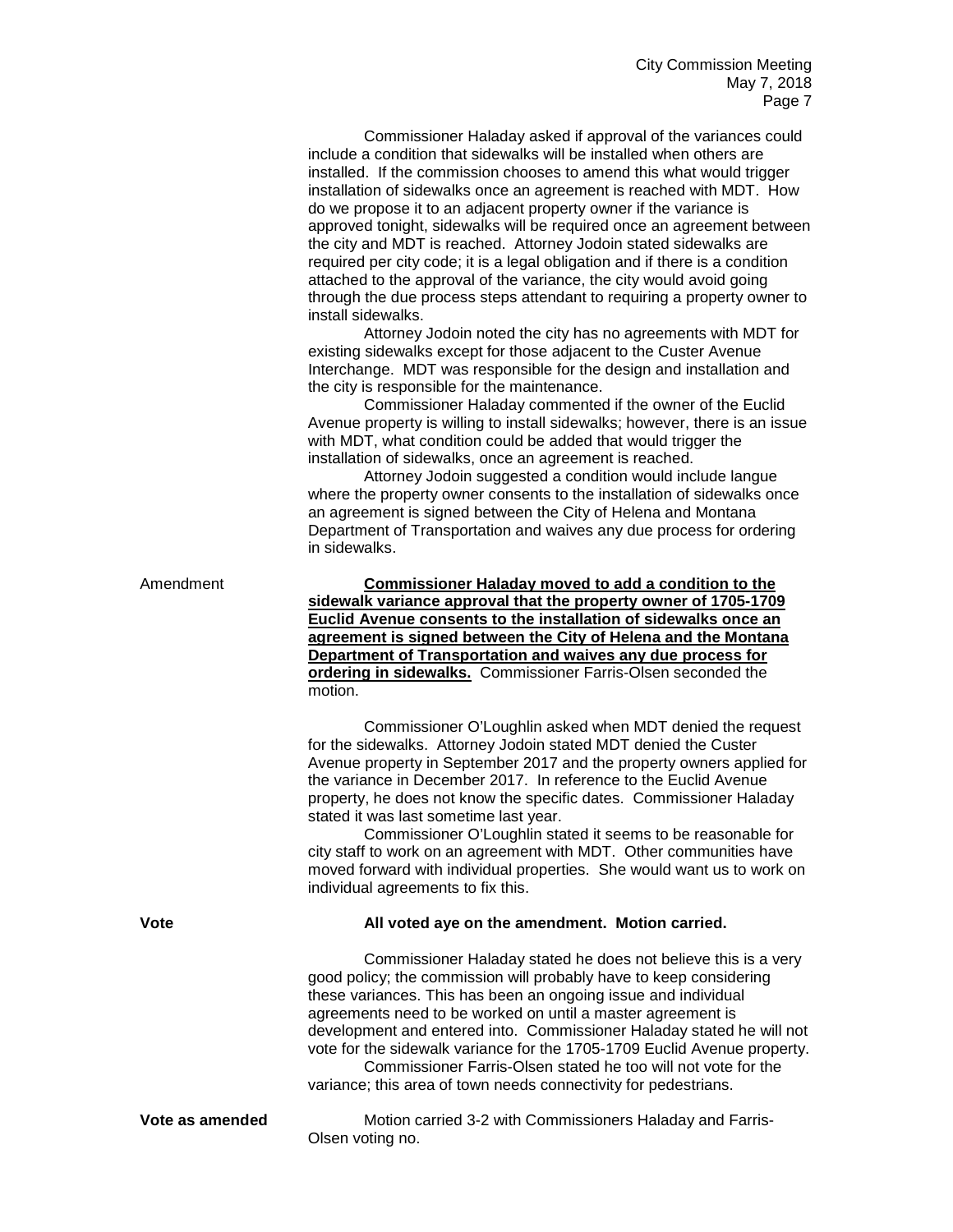| <b>Motion</b>       | <b>Commissioner Farris-Olsen moved to approve, table, or</b><br>deny a sidewalk variance for the property located at 750 West<br><b>Custer Avenue. This variance would waive the required installation</b><br>of sidewalk and ADA ramps along Custer Avenue as per City Code<br>7-4-2. Commissioner Haladay seconded the motion.<br>Commissioner Farris-Olsen stated he believes this is different<br>than the Euclid Avenue request and there is a pedestrian path on the<br>south side of Custer Avenue.                                                                                                                                                                                                                                                                                                                                                                                                                                                                                                                                                                                                                                                                                                                                                                                   |  |
|---------------------|----------------------------------------------------------------------------------------------------------------------------------------------------------------------------------------------------------------------------------------------------------------------------------------------------------------------------------------------------------------------------------------------------------------------------------------------------------------------------------------------------------------------------------------------------------------------------------------------------------------------------------------------------------------------------------------------------------------------------------------------------------------------------------------------------------------------------------------------------------------------------------------------------------------------------------------------------------------------------------------------------------------------------------------------------------------------------------------------------------------------------------------------------------------------------------------------------------------------------------------------------------------------------------------------|--|
| <b>Vote</b>         | All voted aye, motion carried.                                                                                                                                                                                                                                                                                                                                                                                                                                                                                                                                                                                                                                                                                                                                                                                                                                                                                                                                                                                                                                                                                                                                                                                                                                                               |  |
|                     | D.<br>CONSIDER A RESOLUTION TO ANNEX A PORTION OF<br>TRACT A-1-A-1-A-1-A-1 OF COS #3312862 TO BE KNOWN AS<br>CRAFTSMAN VILLAGE PHASE 4 OF CROSSROADS AT<br>MOUNTAIN VIEW MEADOWS, GENERALLY LOCATED EAST<br>OF S. ALICE STREET AND BELLA VIEW STREET AND<br>NORTH OF ALEXIS AVENUE, IN LEWIS AND CLARK<br>COUNTY INTO THE CITY OF HELENA, MONTANA.                                                                                                                                                                                                                                                                                                                                                                                                                                                                                                                                                                                                                                                                                                                                                                                                                                                                                                                                           |  |
| <b>Staff Report</b> | City Planner Lucy Morell-Gengler reported the owner of this<br>property, R and D Partners LLC (now known as Mountain View<br>Meadows, LLC) represented by Mark Runkle, has requested annexation<br>for approximately 3.439 acres described as Lots 10-18, Block 39; Lot 23,<br>Block 46; and portions of adjacent Jeanette Rankin Drive, Swift Current<br>Street, Bella View Street as shown on the final plat of Craftsman Village<br>Phase 4. The R-4 (Residential- Office) District prezoning for this property<br>was approved by the City Commission on February 23, 2009, Ordinance<br>3109. On May 7, 2012, the Helena City Commission approved the<br>Resolution of Intention to Annex (Resolution 19911) and approved the<br>revised preliminary plat for Crossroads Amendment at Mountain View<br>Meadows Subdivision which includes the subject property. Conditions for<br>annexation and final plat were established at this time. The annexation<br>condition related to the fire station lot was amended by Resolution                                                                                                                                                                                                                                                        |  |
|                     | 20341.<br>Submittals for City Commission action on annexation and<br>subdivisions must be uploaded 11 days prior to the actual City<br>Commission meeting. City policy is to have all related materials for a City<br>Commission action uploaded at that time. The financial guarantee for the<br>remaining improvements associated with the Craftsman Village Phase 4<br>subdivision final plat was late due to weather related delays in installation<br>of the gravel all-weather base for the streets. The property owner has<br>requested (see attached) special consideration in relation to the<br>Craftsman Village Phase 4 and 5 review since a lot in Craftsman Village<br>Phase 5 is scheduled for a Habitat for Humanity Builder's Blitz.<br>Craftsman Village Phase 5 is dependent on Craftsman Village Phase 4<br>for information on the final plat. The installation of required access is<br>anticipated to be completed and associated financial guarantee for<br>remaining infrastructure submitted to the City prior to the May 7, 2018,<br>City Commission meeting. If that is not provided to the City prior to the<br>May 7, 2018, City Commission meeting, staff will request tabling both<br>Craftsman Village Phases 4 and 5 annexation and subdivision final plat. |  |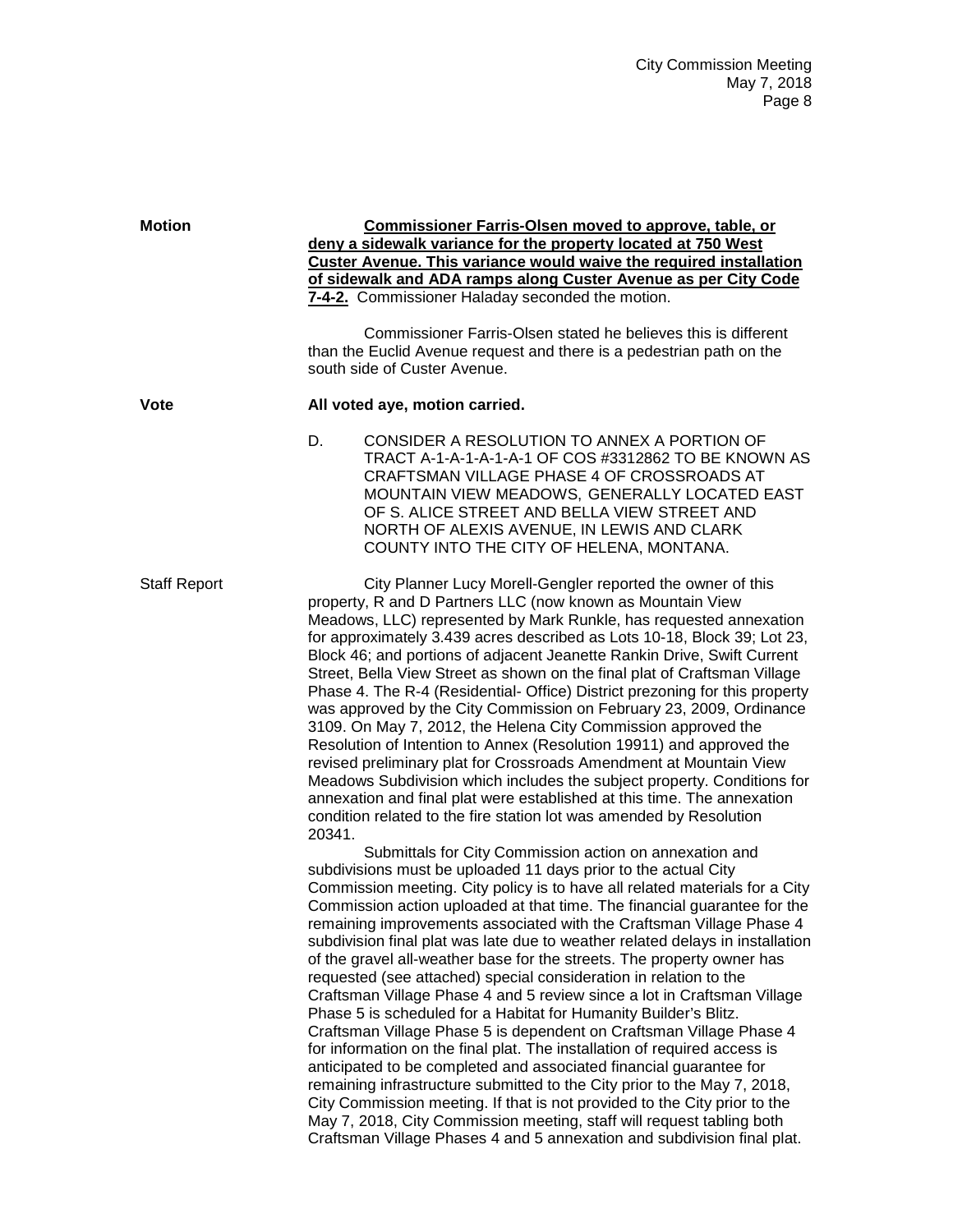Annexation of this property is subject to the conditions stated in the above noted resolutions; it is anticipated the applicant will complete the annexation conditions associated with this phase of the development and a request for final plat approval has been submitted. For reference, a list of the annexation conditions and their status is attached to this memo based on anticipated submittals.

The applicant is requesting annexation of approximately 3.439 acres to the City of Helena. This proposal is accompanied by a request for final plat approval for proposed Craftsman Village Phase 4 of Crossroads at Mountain View Meadows Subdivision creating 21 lots and internal rights-of-way. No public hearing is required for these actions.

The proposed annexation is adjacent to the city; water and sewer mains, stormwater, and streets will be installed to city standards. Therefore, annexing this property is a logical expansion of the city, an opportunity to promote compatible urban growth, and would be consistent with the efficient use of land, infrastructure, energy and resources and the 2011 Helena Growth Policy.

Annexation into the city and development to city densities has the potential to reduce vehicle miles traveled in the Helena area.

City Planner Morell-Gengler recommended approval of a resolution annexing Craftsman Village Phase 4 of Crossroads at Mountain View Meadows Subdivision, as legally described in the attached resolution of annexation, into the city of Helena, Montana.

E. CONSIDER THE FINAL PLAT FOR CRAFTSMAN VILLAGE PHASE 4 OF CROSSROADS AT MOUNTAIN VIEW MEADOWS CREATING 21 LOTS AND RIGHT-OF-WAY (ROW), GENERALLY LOCATED EAST OF S. ALICE STREET AND BELLA VIEW STREET AND NORTH OF ALEXIS AVENUE, IN THE CITY OF HELENA, MONTANA.

Staff Report City Planner Morell-Gengler reported on May 7, 2012, the Helena City Commission gave conditional preliminary plat approval for the Crossroads Amendment at Mountain View Meadows Subdivision, and extensions to that preliminary plat approval were granted in 2015 and 2018. The applicant is now requesting approval of the final plat for Craftsman Village Phase 4 of Crossroads at Mountain View Meadows creating 21 lots and street ROW. The proposal includes simultaneous annexation of approximately 3.44 acres. Platting and annexing this property will result in an approximate 150 acre tract that will continue to be located in the county.

> The proposed final plat includes the following change from the approved preliminary plat. This change was evaluated based on Section 12-2-14, Material Changes, of the city subdivision regulations in effect when the preliminary plat was approved per 76-3-603(9)(a) MCA.

> *The number of lots in Block 39 has been reduced from 26 lots shown on the preliminary plat to 18 lots. This reduction in the number of lots will be a minimal impact to the area and does not meet the criteria for a material change. Thus, this change can be approved with the final plat.*

The applicant is proposing to deduct the amount of parkland required with this final plat, .322 acres, from the excess parkland that has been dedicated to the City with previous phases of the Mountain View Meadows Development. If this final plat is approved, an excess of 1.34 acres of parkland will remain banked for future final plats.

The installation of adjacent streets includes minor adjustments in the ROW resulting in a boundary line relocation. This change in the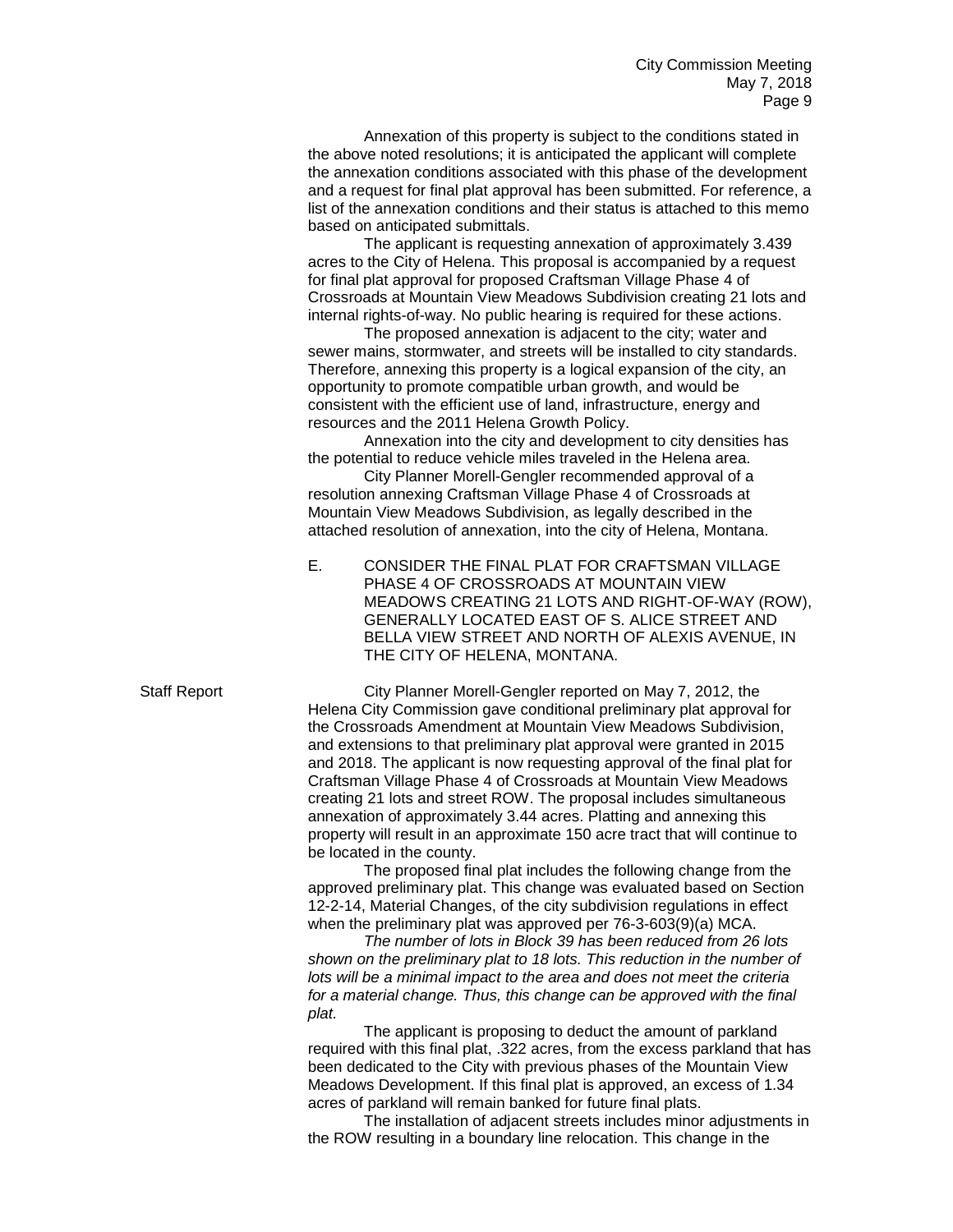property boundary resulted in a small dedication of .022 acres to the existing Lot 1-A parkland. This plat also includes the dedication of the 64-foot wide Jeanette Rankin Drive ROW, the 60-foot wide Alexis Avenue, Bella View, and Swift Current Streets ROW, and the 20-foot wide alley ROW. Water and wastewater mains have been installed in street ROW. The applicant is proposing a financial guarantee for the outstanding improvements. The parameters of the lighting district can be established after the final plat is filed to accommodate street lights for the subdivision.

The approval of the preliminary plat was subject to the conditions stated in the Findings of Fact which have been completed for this phase. A list of the original subdivision conditions and their status can be found in the Conditions of Approval sheet.

The applicant is requesting approval of a major subdivision final plat creating 21 lots known as Lots 1-18 in Block 39, Lots 22 and 23 in Block 46, and Lot 23 in Block 45 all zoned R-4 (Residential - Office) District. The plat includes the dedication of .022 acres of parkland and ROW for the extension of Jeanette Rankin Drive, Swift Current Street, Alexis Avenue, Bella View Street and alleys to the city. The proposal includes simultaneous annexation of approximately 3.44 acres.

Approving the final plat would allow the sale of the lots and would encourage the development of property in this area with city services including municipal water and wastewater.

Approving the final plat allows development to city densities in accordance with the City Growth Policy which has the potential to reduce vehicle miles traveled in the Helena area.

City Planner Morell-Gengler recommended approval of the final plat for the Craftsman Village Phase 4 of Crossroads at Mountain View Meadows Subdivision creating 21 lots and to accept the dedication to the City of the property for public improvements designated thereon.

|  | Public Comment |
|--|----------------|
|--|----------------|

Mayor Collins called for public comment, none was received.

**Motion Commissioner Farris-Olsen moved approval of a resolution annexing Craftsman Village Phase 4 of Crossroads at Mountain View Meadows Subdivision, as legally described in the attached resolution of annexation, into the city of Helena, Montana.** Commissioner O'Loughlin seconded the motion. All voted aye, motion carried. **Resolution 20439**

**Motion Commissioner Farris-Olsen moved approval of the final plat for the Craftsman Village Phase 4 of Crossroads at Mountain View Meadows Subdivision creating 21 lots and to accept the dedication to the City of the property for public improvements designated thereon.** Commissioner Haladay seconded the motion. All voted aye, motion carried.

> F. CONSIDER A RESOLUTION TO ANNEX A PORTION OF TRACT A-1-A-1-A-1-A-1 OF COS #3312862 TO BE KNOWN AS CRAFTSMAN VILLAGE PHASE 5 OF CROSSROADS AT MOUNTAIN VIEW MEADOWS, GENERALLY LOCATED EAST OF S. ALICE STREET AND SWIFT CURRENT STREET AND NORTH OF TWILIGHT AVENUE, IN LEWIS AND CLARK COUNTY INTO THE CITY OF HELENA, MONTANA.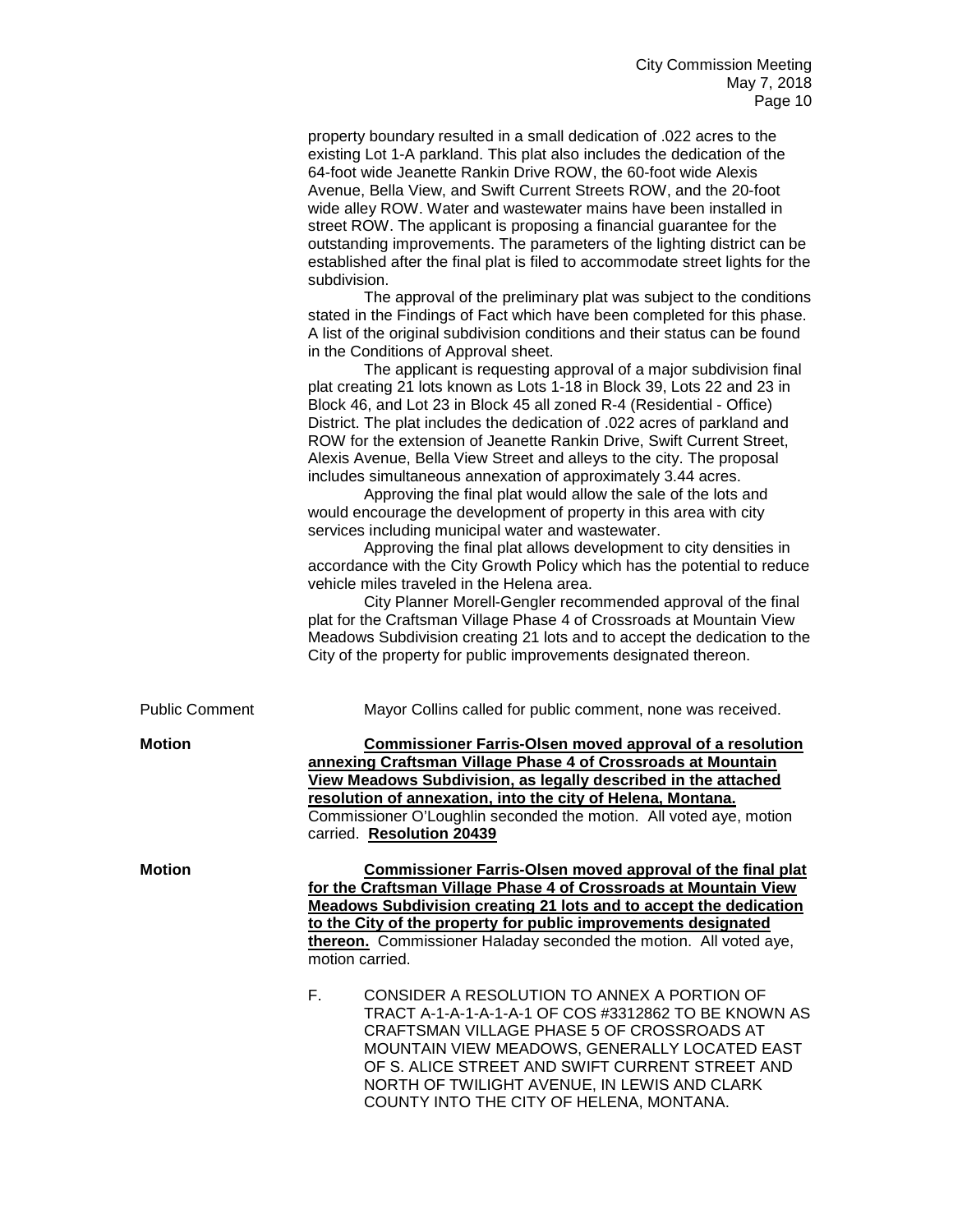Staff Report **City Planner Morell-Gengler reported the owner of this property,** R and D Partners LLC (now known as Mountain View Meadows, LLC) represented by Mark Runkle, has requested annexation for approximately .736 acres described as Lots 22-26, Block 44 and portions of adjacent Twilight Avenue as shown on the final plat of Craftsman Village Phase 5. The R-4 (Residential-Office) District prezoning for this property was approved by the City Commission on February 23, 2009, Ordinance 3109. On May 7, 2012, the Helena City Commission approved the Resolution of Intention to Annex (Resolution 19911) and approved the revised preliminary plat for Crossroads Amendment at Mountain View Meadows Subdivision which includes the subject property. Conditions for annexation and final plat were established at this time. The annexation condition related to the fire station lot was amended by Resolution 20341.

> Submittals for City Commission action on annexation and subdivisions must be uploaded 11 days prior to the actual City Commission meeting. City policy is to have all related materials for a City Commission action uploaded at that time. The financial guarantee for the remaining improvements associated with the Craftsman Village Phase 4 subdivision final plat was late due to weather related delays in installation of the gravel all-weather surface and base for the streets. The property owner has requested (see attached) special consideration in relation to the Craftsman Village Phase 4 and 5 review since a lot in Craftsman Village Phase 5 is scheduled for a Habitat for Humanity Builder's Blitz. Craftsman Village Phase 5 is dependent on Craftsman Village Phase 4 for information on the final plat. The installation of required access is anticipated to be completed and associated financial guarantee for remaining infrastructure submitted to the City prior to the May 7, 2018, City Commission meeting. If that is not provided to the City prior to the May 7, 2018 City Commission meeting, staff will request tabling both Craftsman Village Phases 4 and 5 annexation and subdivision final plat.

> Annexation of this property is subject to the conditions stated in the above noted resolutions; it is anticipated the applicant will complete the annexation conditions associated with this phase of the development and a request for final plat approval has been submitted. For reference, a list of the annexation conditions and their status is attached to this memo based on anticipated submittals.

The applicant is requesting annexation of approximately .736 acres to the City of Helena. This proposal is accompanied by a request for final plat approval for proposed Craftsman Village Phase 5 of Crossroads at Mountain View Meadows Subdivision creating 5 lots and internal rights-of-way. No public hearing is required for these actions.

The proposed annexation is adjacent to the city; water and sewer mains, stormwater, and streets will be installed to city standards. Therefore, annexing this property is a logical expansion of the city, an opportunity to promote compatible urban growth, and would be consistent with the efficient use of land, infrastructure, energy and resources and the 2011 Helena Growth Policy.

Annexation into the city and development to city densities has the potential to reduce vehicle miles traveled in the Helena area.

City Planner Morell-Gengler recommended approval of a resolution annexing Craftsman Village Phase 5 of Crossroads at Mountain View Meadows Subdivision, as legally described in the attached resolution of annexation, into the city of Helena, Montana.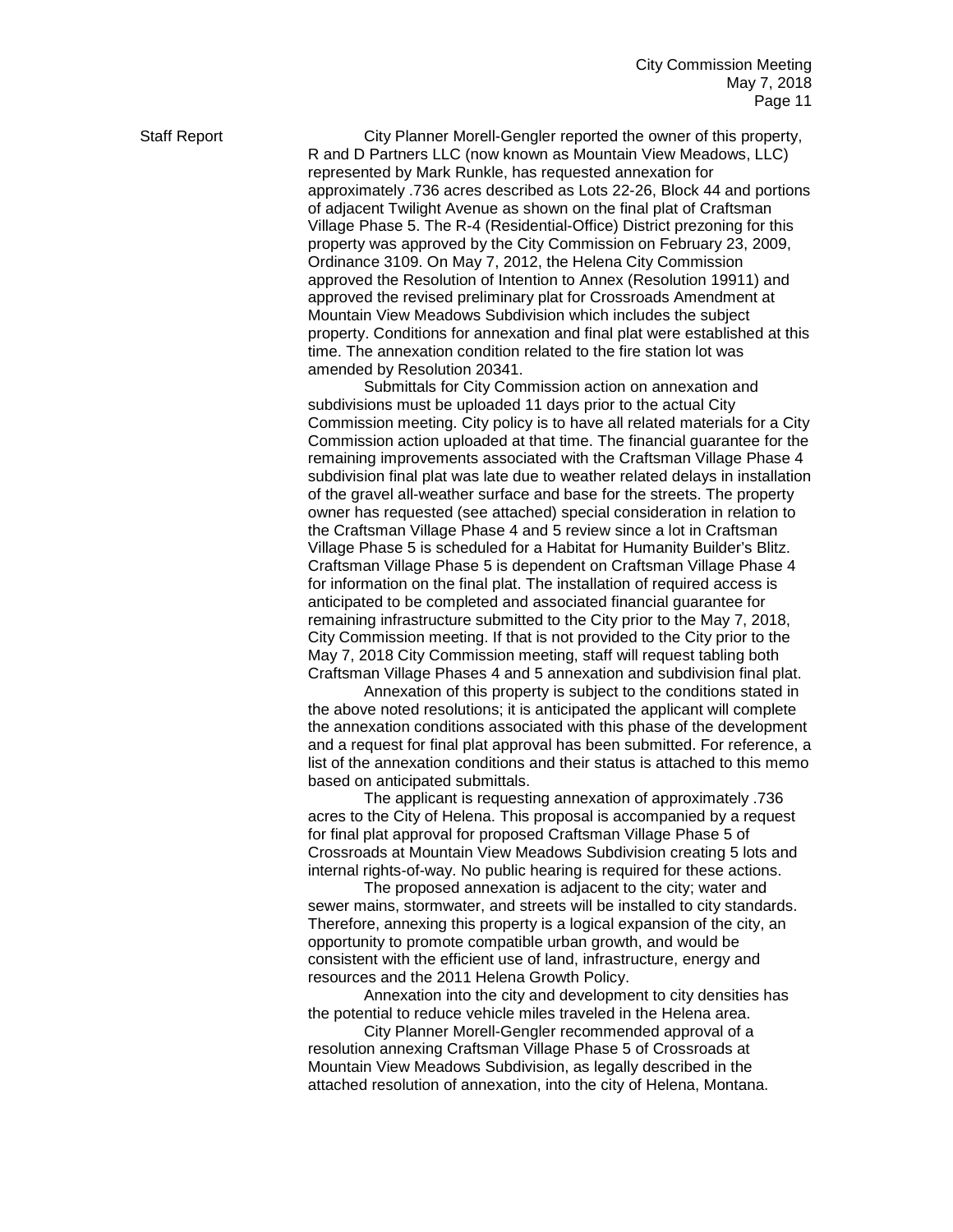G. CONSIDER THE FINAL PLAT FOR CRAFTSMAN VILLAGE PHASE 5 OF CROSSROADS AT MOUNTAIN VIEW MEADOWS CREATING 5 LOTS AND RIGHT-OF-WAY (ROW), GENERALLY LOCATED EAST OF SWIFT CURRENT STREET AND NORTH OF TWILIGHT AVENUE, IN THE CITY OF HELENA, MONTANA.

Staff Report City Planner Morell-Gengler reported on May 7, 2012, the Helena City Commission gave conditional preliminary plat approval for the Crossroads Amendment at Mountain View Meadows Subdivision and extensions to that preliminary plat approval were granted in 2015 and 2018. The applicant is now requesting approval of the final plat for Craftsman Village Phase 5 of Crossroads at Mountain View Meadows. This subdivision final plat creates 5 lots zoned R-4 (Residential - Office) District and dedicates ROW for the extension of Twilight Avenue to the city. The proposal includes simultaneous annexation of approximately .736 acres. Platting and annexing these 5 lots will result in an approximate 150 acre tract that will continue to be located in the county.

> The proposed final plat includes the following changes from the approved preliminary plat. These changes were evaluated based on Section 12-2-14, Material Changes, of the city subdivision regulations in effect when the preliminary plat was approved per 76-3-603(9)(a) MCA.

*Block 44 - The lots' widths on the final plat in Blocks 44 are 40 feet wide instead of 38 feet as shown on the preliminary plat. The adjacent lot to the east on the preliminary plat is a future large condominium lot which can accommodate this realignment of lot width. Thus, there will be minimal impacts to the area and this change does not meet the criteria for a material change and the revised lot width can be approved with this final plat.*

The applicant is proposing to deduct the amount of parkland required with this final plat, .048 acres, from the excess parkland, currently 1.91 acres, that has been dedicated to the city with previous phases of the Mountain View Meadows development. If this final plat is approved, an excess of 1.29 acres will remain banked for future final plats. This plat includes the dedication of the Twilight Avenue extension. A temporary all-weather emergency access is proposed at the east end of Twilight Avenue which will be improved to street standards when the street network is installed with the adjacent phases.

Water and wastewater mains have been installed in street ROW. The applicant is proposing a financial guarantee for the outstanding improvements. The parameters of the lighting district can be established after the final plat is filed to accommodate street lights for the subdivision.

The approval of the preliminary plat was subject to the conditions stated in the Findings of Fact which have been completed for this phase. For reference, a list of the original subdivision conditions and their status, Conditions of Approval of Craftsman Village Phase 5 of the Crossroads at Mountain View Meadows, is attached to this memo.

The applicant is requesting approval of a major subdivision final plat creating 5 lots zoned R-4 District. This plat includes the dedication of right-of-way for the extension of Twilight Avenue. The proposal includes simultaneous annexation of approximately .736 acres.

Approving the final plat would allow the sale of the lots, and would encourage the development of property in this area with city services including municipal water and wastewater.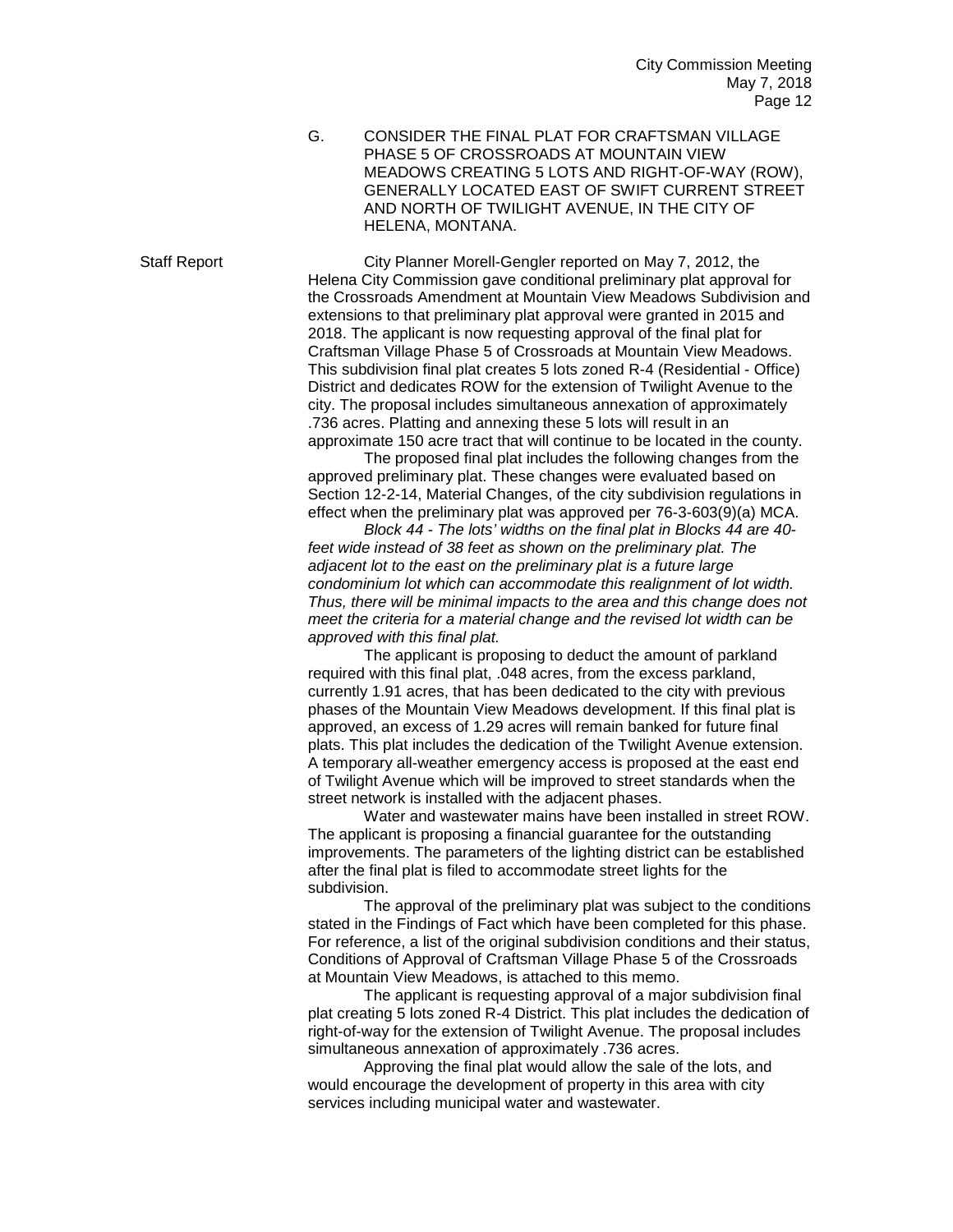|                         | Approving the final plat allows development to city densities in<br>accordance with the City Growth Policy which has the potential to reduce<br>vehicle miles traveled in the Helena area.<br>City Planner Morell-Gengler recommended approval of the final<br>plat for the Craftsman Village Phase 5 of Crossroads at Mountain View<br>Meadows Subdivision creating 5 lots and to accept the dedication to the<br>City of the property for public improvements designated thereon.                                                                                                                                                                                                                                                                                                                                                                                                                       |
|-------------------------|-----------------------------------------------------------------------------------------------------------------------------------------------------------------------------------------------------------------------------------------------------------------------------------------------------------------------------------------------------------------------------------------------------------------------------------------------------------------------------------------------------------------------------------------------------------------------------------------------------------------------------------------------------------------------------------------------------------------------------------------------------------------------------------------------------------------------------------------------------------------------------------------------------------|
| <b>Discussion</b>       | Commissioner O'Loughlin asked how far away the developed<br>park is from Phase Five and what the requirements are for parkland in<br>proximity to the property. Planner Morel-Gengler spoke on the parkland<br>donation requirements. There is a developed park, undeveloped<br>parkland and trails throughout the subdivision. Commissioner<br>O'Loughlin asked what the original timeframe was for approval of Phase<br>Five. Planner Morell-Gengler explained the use of the property by<br>Habitat for Humanity came after the preliminary plat. The timing to get<br>approval for Phase Five is guided by Habitat Humanity's project for a<br>blitz build; normally we do not have a timing issue. Preliminary plat has                                                                                                                                                                              |
| <b>Public Testimony</b> | a three year time frame and can be extended.<br>Mayor Collins called for public comments.<br>Greg Wirth with Stahly Engineering, spoke in support of the<br>proposed annexation and final plat approval. Mr. Wirth noted the<br>infrastructure has been installed or financially guaranteed and the<br>Habitat for Humanity's plans for a blitz build can move forward. Mr. Wirth<br>thanked city staff for working with them to bring the annexation and final<br>plats forward.<br>Mr. Wirth then addressed the commission as a board member of<br>Habitat for Humanity and invited the commission and city staff to come<br>out the blitz build.<br>Mark Runkle spoke in support for approval; he also thanked city<br>staff for making the process work; the timely reviews and visits were very<br>helpful. Mr. Runkle also thanked Habitat for Humanity for their work and<br>proposed development. |
| <b>Motion</b>           | <b>Commissioner Noonan moved approval of a resolution</b><br>annexing Craftsman Village Phase 5 of Crossroads at Mountain<br>View Meadows Subdivision, as legally described in the attached<br>resolution of annexation, into the city of Helena, Montana.<br>Commissioner Farris-Olsen seconded the motion. All voted aye, motion<br>carried. Resolution 20440                                                                                                                                                                                                                                                                                                                                                                                                                                                                                                                                           |
| <b>Motion</b>           | Commissioner Noonan moved approval of the final plat for<br>the Craftsman Village Phase 5 of Crossroads at Mountain View<br>Meadows Subdivision creating 5 lots and to accept the dedication<br>to the City of the property for public improvements designated<br>thereon. Commissioner Farris-Olsen seconded the motion. All voted<br>aye, motion carried.<br>Η.<br>CONSIDER A TWO-YEAR EXTENSION OF THE<br>CONDITIONAL PRELIMINARY PLAT APPROVAL FOR BLOCK<br>47 OF THE CROSSROADS AMENDMENT AT MOUNTAIN<br>VIEW MEADOWS MAJOR SUBDIVISION, GENERALLY<br>LOCATED EAST OF ELOUISE COBELL STREET AND SOUTH<br>OF ALICE STREET, IN LEWIS AND CLARK COUNTY,<br>MONTANA.                                                                                                                                                                                                                                     |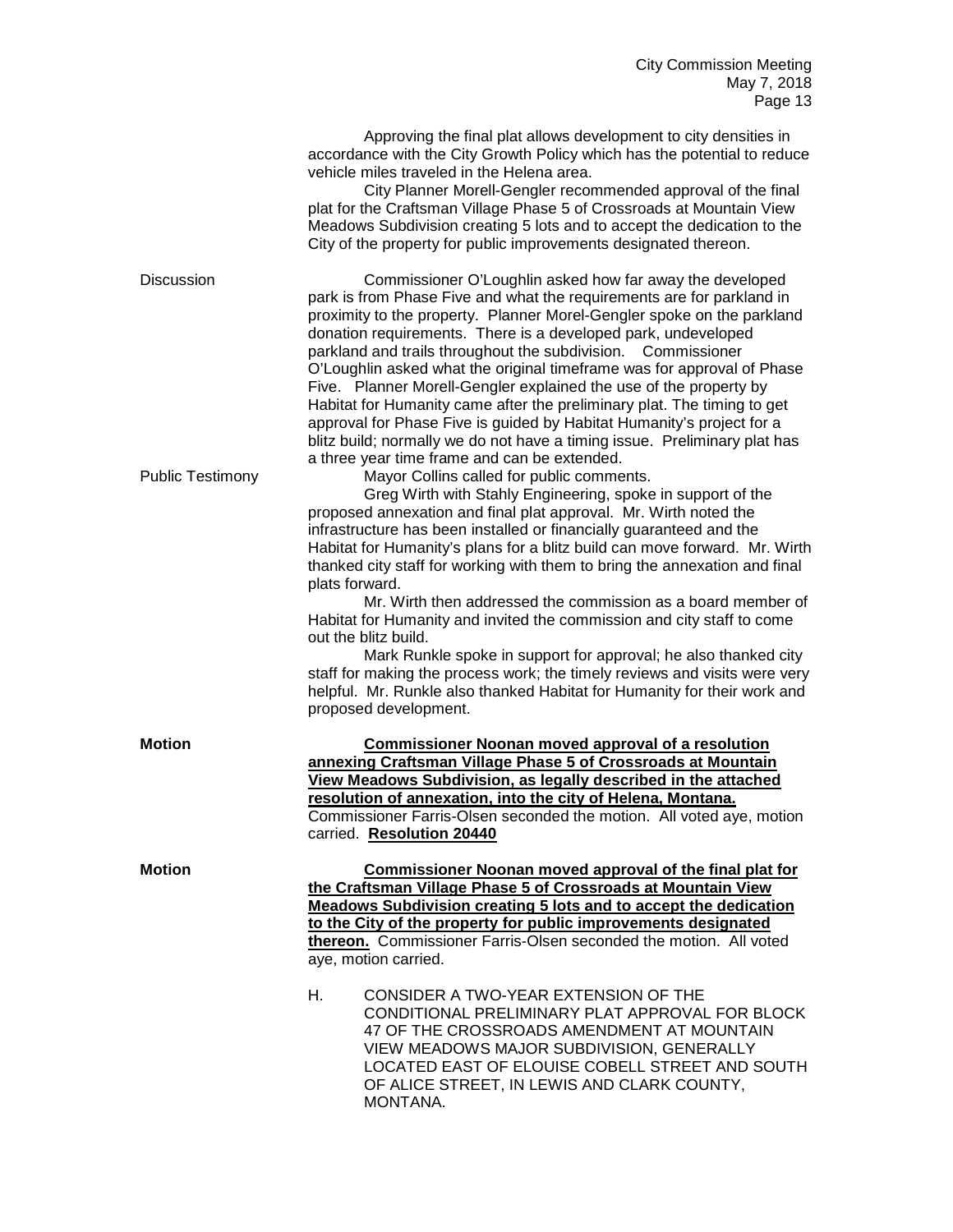Staff Report City Planner Morell-Gengler reported on February 9, 2009, the Helena City Commission gave conditional preliminary plat approval for the Crossroads at Mountain View Meadows subdivision creating 892 Lots from approximately 381 acres. A resolution of intention to annex and ordinance pre-zoning the proposed subdivision were also passed. An amendment to that major subdivision preliminary plat was submitted, which enlarged the area and increased the number of lots which required another major subdivision preliminary plat review process in 2012.

> On May 7, 2012, the Helena City Commission gave conditional preliminary plat approval for the Crossroads Amendment (CA) at Mountain View Meadows (MVM) subdivision. CA at MVM included the preliminary plat for the subdivision of Tract B-2 of Certificate of Survey (COS) No. 3140554 into Block 47 containing 12 lots in a B-2 (General Commercial) District and adjacent street rights-of-way. This property is owned by the International Church of the Foursquare Gospel and is being subdivided by the Helena Valley Faith Center. This approval was for three years; an extension was granted on May 4, 2015, for additional three years which will expire on May 7, 2018. A letter requesting a twoyear extension of the subdivision preliminary plat for this property has been submitted by the subdivider.

The City Commission must consider the criteria in City Code Section 12-2-11(G) when evaluating an extension request. These criteria include changes in the subdivision regulations since preliminary plat approval, the impact delaying infrastructure installation would have on the subdivision phasing and on other developments, and if the approved findings of fact and conditions remain relevant and adequate. There have been various changes to the City regulations since the CA at MVM preliminary plat approval; an evaluation of the changes that relate to this request are attached. There are no phases or other developments in the area that would be impacted by a delay of installation of the public infrastructure associated with this plat. The Findings of Fact and conditions identified during preliminary plat review remain relevant, adequate, and applicable for the proposed two-year extension of the subject subdivision preliminary plat.

Per the applicant's letter, the circumstances for the requested extension are, "While the Tract is held by Foursquare Church, the cost of developing the property is the sole responsibility of the local congregation; and it is not financially feasible for the local congregation to complete infrastructure at this time." This extension would also coincide with the two-year extension granted to R and D Partners LLC (now known as Mountain View Meadows, LLC) for the other portion of the CA at MVM Subdivision preliminary plat.

The subdivider is requesting a two-year extension of the conditional preliminary plat approval for Block 47 of the CA at MVM Subdivision, legally described as Tract B-2 of COS No. 3140554 filed in Lewis and Clark County, Montana, generally located east of Elouise Cobell Street and south of Alice Street, in Lewis and Clark County, Montana.

Approval of a two-year extension of this portion of the CA at MVM Subdivision preliminary plat would promote development of lots within the city, facilitate mixed use development consistent with the city Growth Policy in relatively close proximity to jobs, services, schools, and recreational opportunities.

Granting the extension could promote urban mixed-use development which may reduce the amount of vehicle miles traveled.

City Planner Morell-Gengler recommended to approve extending conditional preliminary plat approval until May 7, 2020, for Block 47 of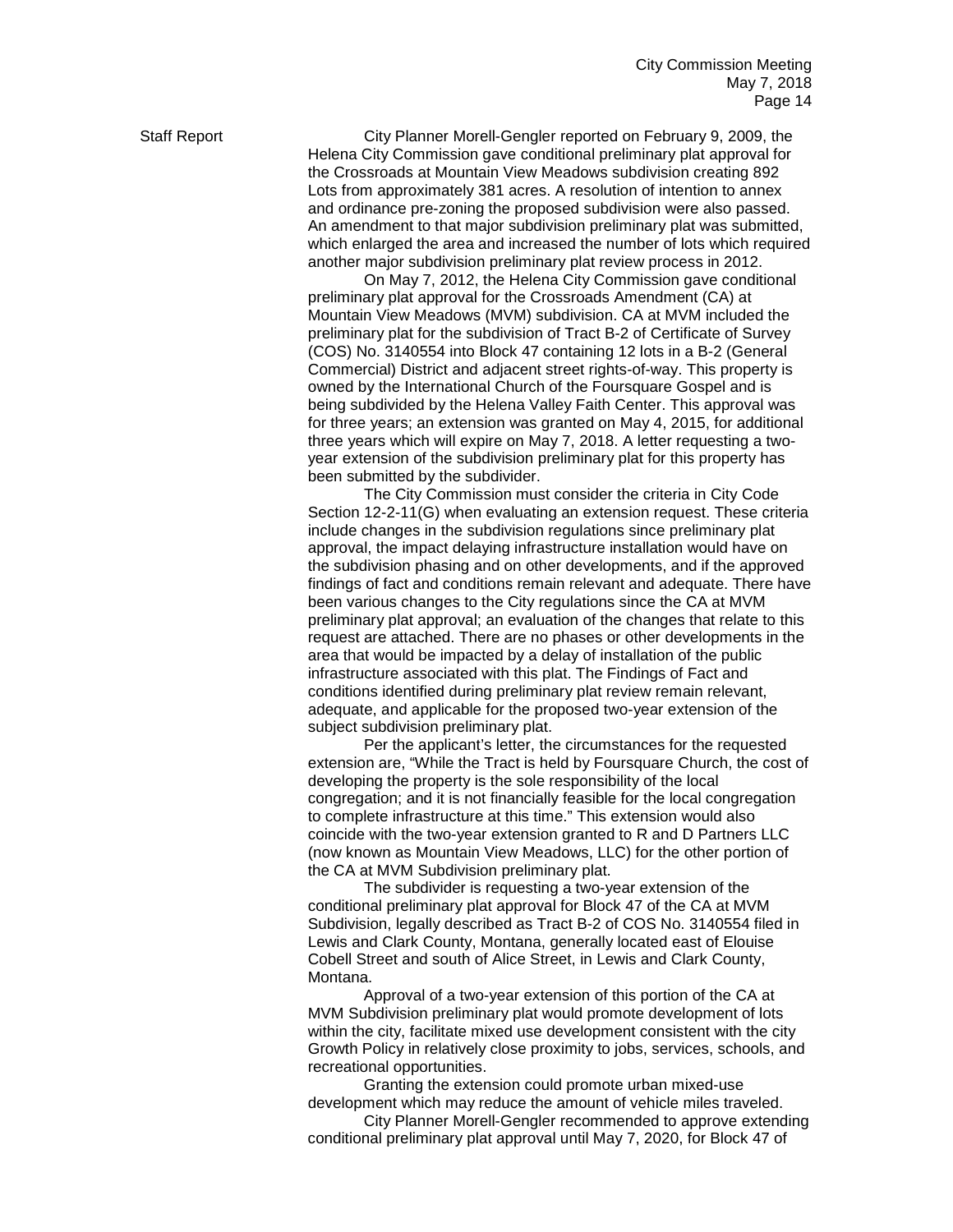|                                        | the Crossroads Amendment at Mountain View Meadows Subdivision,<br>legally described as Tract B-2 of COS No. 3140554 filed in Lewis and<br>Clark County, Montana.                                                                                                                                                                                                                                                                                                                                                                                                                                                                                                                                                                                                                                                                                                                                                                                                                                                                                                                                                                                                                                                                                                                                                                                                                                                                                                                                                                                                                                                                                                                                                                               |
|----------------------------------------|------------------------------------------------------------------------------------------------------------------------------------------------------------------------------------------------------------------------------------------------------------------------------------------------------------------------------------------------------------------------------------------------------------------------------------------------------------------------------------------------------------------------------------------------------------------------------------------------------------------------------------------------------------------------------------------------------------------------------------------------------------------------------------------------------------------------------------------------------------------------------------------------------------------------------------------------------------------------------------------------------------------------------------------------------------------------------------------------------------------------------------------------------------------------------------------------------------------------------------------------------------------------------------------------------------------------------------------------------------------------------------------------------------------------------------------------------------------------------------------------------------------------------------------------------------------------------------------------------------------------------------------------------------------------------------------------------------------------------------------------|
| <b>Public Comment</b>                  | Mayor Collins asked for public comment, none was received.                                                                                                                                                                                                                                                                                                                                                                                                                                                                                                                                                                                                                                                                                                                                                                                                                                                                                                                                                                                                                                                                                                                                                                                                                                                                                                                                                                                                                                                                                                                                                                                                                                                                                     |
| <b>Motion</b>                          | <b>Commissioner Haladay moved to approve extending</b><br>conditional preliminary plat approval until May 7, 2020, for Block 47<br>of the Crossroads Amendment at Mountain View Meadows<br>Subdivision, legally described as Tract B-2 of COS No. 3140554 filed<br>in Lewis and Clark County, Montana. Commissioner Farris-Olsen<br>seconded the motion. All voted aye, motion carried.                                                                                                                                                                                                                                                                                                                                                                                                                                                                                                                                                                                                                                                                                                                                                                                                                                                                                                                                                                                                                                                                                                                                                                                                                                                                                                                                                        |
| <b>Public Hearings</b>                 | <b>PUBLIC HEARINGS:</b><br>CONSIDER HELENA SCHOOL DISTRICT'S REQUEST TO<br>А.<br>HOLD A PUBLIC HEARING FOR THE OPERATION A K-12<br>SCHOOL IN THE R-2 ZONING DISTRICT.                                                                                                                                                                                                                                                                                                                                                                                                                                                                                                                                                                                                                                                                                                                                                                                                                                                                                                                                                                                                                                                                                                                                                                                                                                                                                                                                                                                                                                                                                                                                                                          |
| <b>Staff Report</b>                    | Community Development Director Sharon Haugen reported The<br>City of Helena has received a request from the Helena School District for<br>the City to hold a hearing in accordance to MCA 76-2-402. The School<br>District has stated its intent to incorporate the land purchased at 1501<br>Boulder Avenue, 1511 Boulder Avenue, and 1517 Boulder Avenue into<br>the campus for Bryant Elementary School for construction of the new<br>Bryant Elementary School. The properties located on Boulder Avenue<br>are currently zoned R-2 and the operation of a K-12 school requires a<br>Conditional Use Permit (CUP). Per MCA 76-2-402, whenever an agency,<br>such as a school district, proposes to use public land contrary to local<br>zoning regulations, a public hearing shall be held. The local Board of<br>Adjustment is to hold a hearing but has no power to deny the proposed<br>use. The purpose of the hearing is to allow for a public forum for<br>comment on the proposed use. Under current City Code, the City<br>Commission reserves the authority unto itself any and all other authority<br>not hereinabove granted to the Board of Adjustment. Conducting the<br>hearing under the requirements of 76-2-402 was not a power granted to<br>the Board of Adjustment under Title 11 of City Code, so the City<br>Commission will serve as the Board of Adjustment for the purposes of<br>this hearing. Any comments received at this hearing will be passed on to<br>the Helena School District and its Board of Directors.<br>Community Development Director Haugen recommended to<br>consider Helena School District's request to hold a public hearing for the<br>operation a K-12 school in the R-2 zoning district. |
| <b>Public Testimony</b>                | Mayor Collins opened the public hearing and called for anyone<br>wishing to address the commission.<br>There being no persons wishing to address the commission,<br>Mayor Collins closed the public portion of the hearing.                                                                                                                                                                                                                                                                                                                                                                                                                                                                                                                                                                                                                                                                                                                                                                                                                                                                                                                                                                                                                                                                                                                                                                                                                                                                                                                                                                                                                                                                                                                    |
|                                        | No action was required for this public hearing.                                                                                                                                                                                                                                                                                                                                                                                                                                                                                                                                                                                                                                                                                                                                                                                                                                                                                                                                                                                                                                                                                                                                                                                                                                                                                                                                                                                                                                                                                                                                                                                                                                                                                                |
| <b>Public</b><br><b>Communications</b> | PUBLIC COMMUNICATIONS<br>No comments received.                                                                                                                                                                                                                                                                                                                                                                                                                                                                                                                                                                                                                                                                                                                                                                                                                                                                                                                                                                                                                                                                                                                                                                                                                                                                                                                                                                                                                                                                                                                                                                                                                                                                                                 |